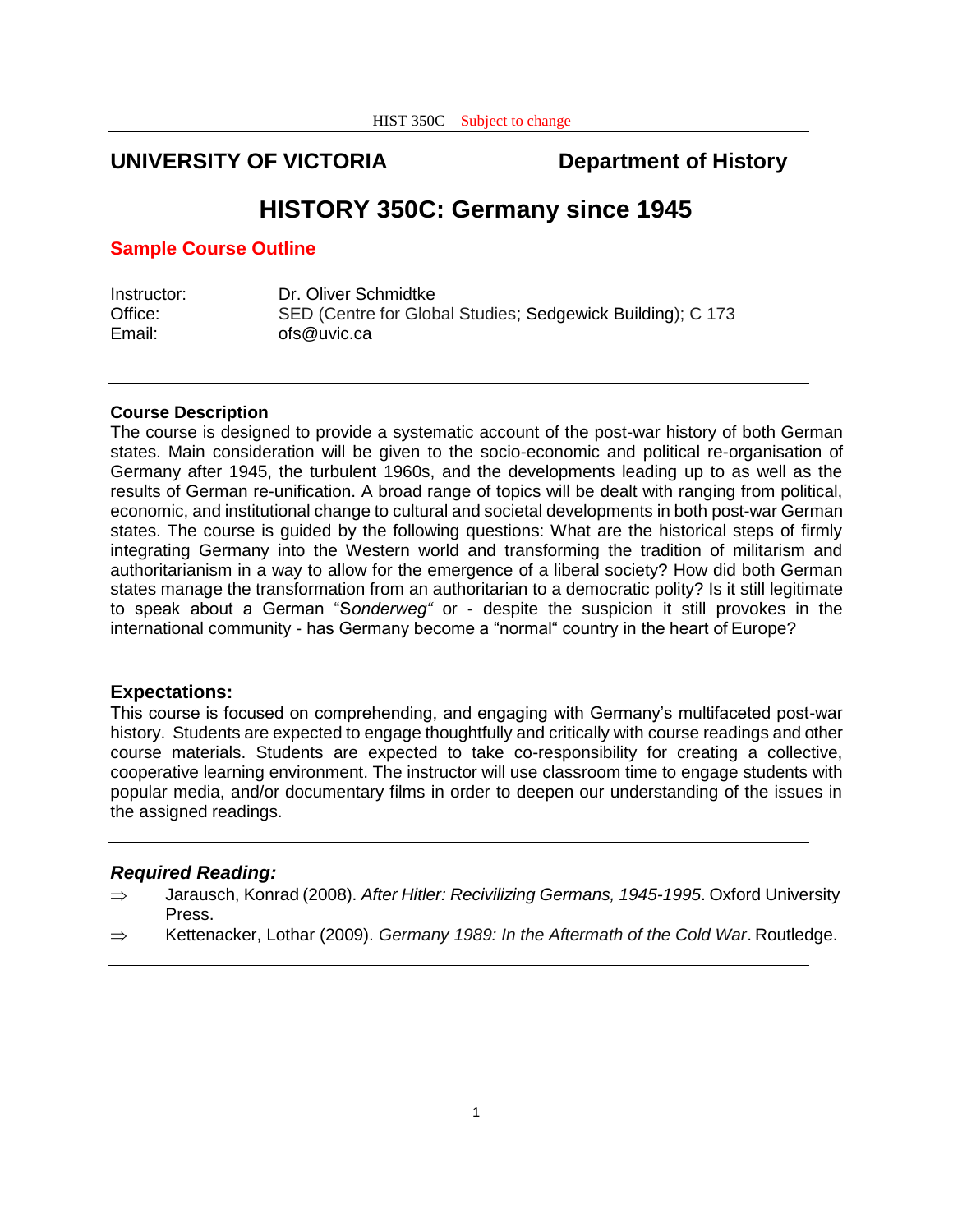# **Introduction Course Schedule** Th.  $4^{\text{th}}$ Introductory meeting Mo. 8<sup>th</sup>, Jan. Germany at 1945: 'catastrophe' or liberation? The challenging legacy of the Third Reich and twelve years of totalitarian rule *Reading: Jarausch introduction; Kettenacker introduction*

# **Germany under Allied Occupation**

*Post-war politics and the inauguration of the two German states (1945-55)*

| Th. $11^{th}$ , Jan.        | The new beginning at "Hour Zero"<br>Reading: Jarausch ch.1; Kettenacker, ch.1                                          |
|-----------------------------|------------------------------------------------------------------------------------------------------------------------|
| Mo. 15 <sup>th</sup> , Jan. | The power of the Cold War: The end of the post-war alliance and the<br>Berlin crisis<br>Reading: Kettenacker, ch.2     |
| Th. 18 <sup>th</sup> , Jan. | The constitution of both German states<br>Reading: Jarausch, ch. 2                                                     |
| Mo. $22nd$ Jan.             | Reorganizing socio-economic and political life in the Federal Republic of<br>Germany<br>Reading: Jarausch, ch. $3 + 4$ |
| Th. $25th$ , Jan.           | Film: "The Marriage of Maria Braun", Film Assignment I                                                                 |

## **The two German States between 1955 and 1961**

*The Federal Republic of Germany*

Mo. 29<sup>th</sup>, Jan. **Era Adenauer: The conservative hegemony and "Chancellor Democracy"** 

*The German Democratic Republic*

| Th. $1st$ , Feb. | From June, 17th 1953 to the erection of the Wall                |
|------------------|-----------------------------------------------------------------|
| Mo. $5th$ , Feb. | Stabilizing the system of the GDR<br>Reading: Kettenacker ch. 4 |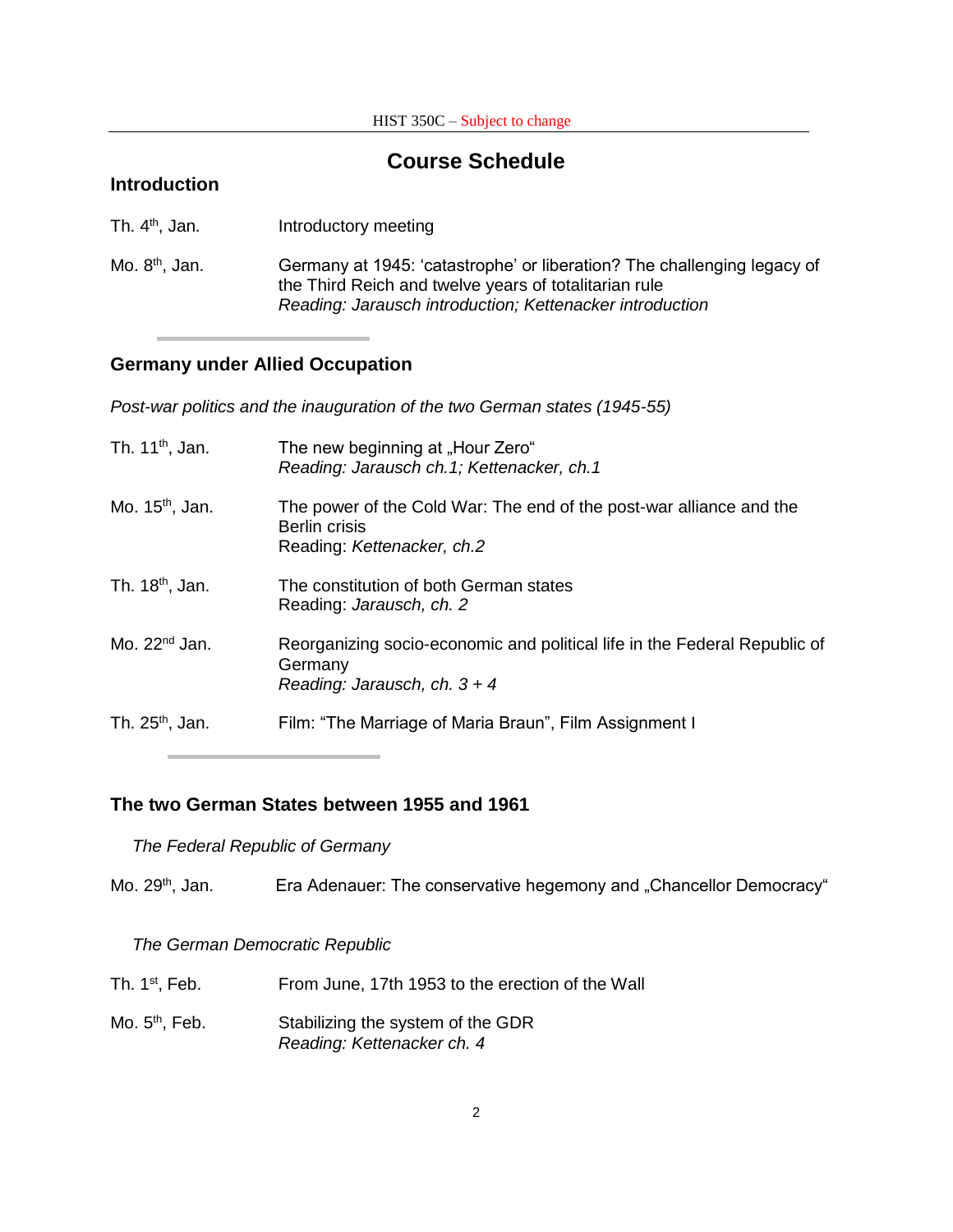# **Political Instability and the Second Foundation of the Federal Republic (1961-1974)**

| Th. $8th$ , Feb.            | The end of the Adenauer era: Towards political change and unrest in the<br>1960s.<br>Reading: Jarausch ch. 5                       |
|-----------------------------|------------------------------------------------------------------------------------------------------------------------------------|
| Mo. 12 <sup>th</sup> , Feb. | <b>Reading break</b>                                                                                                               |
| Th. 15 <sup>th</sup> , Feb. | <b>Reading break</b>                                                                                                               |
| Mo. 19 <sup>th</sup> , Feb. | Modernizing Germany: Student movement, political-cultural change in<br>Germany and the "Years of Stone"<br>Reading: Jarausch ch. 6 |

# **Inner stability, the growing European commitment, and new political cleavages (1974-1989)**

| Th. 22 <sup>nd</sup> , Feb. | <b>Mid-Term Exam</b>                                                                        |
|-----------------------------|---------------------------------------------------------------------------------------------|
| Mo. 26 <sup>th</sup> , Feb  | Brandt's new politics: Ostpolitik and "daring more democracy"<br>Reading: Kettenacker ch. 3 |
| Th. 1 <sup>st</sup> Mar.    | Change in political culture: social movements and the rise of the Green<br>Party            |

# **Re-unification and its effects on German society (1990-presence)**

| Mo. $5th$ , Mar.            | The collapse of the GDR<br>Reading: Jarausch ch.7                                                           |
|-----------------------------|-------------------------------------------------------------------------------------------------------------|
| Th. 8 <sup>th</sup> , Mar.  | 1989-1990: The process of Unification<br>Reading: Kettenacker ch.5 +6                                       |
| Mo. 12 <sup>th</sup> , Mar. | Unified, but not United: Political culture in a divided Germany<br>Reading: Jarausch ch.8; Kettenacker ch.7 |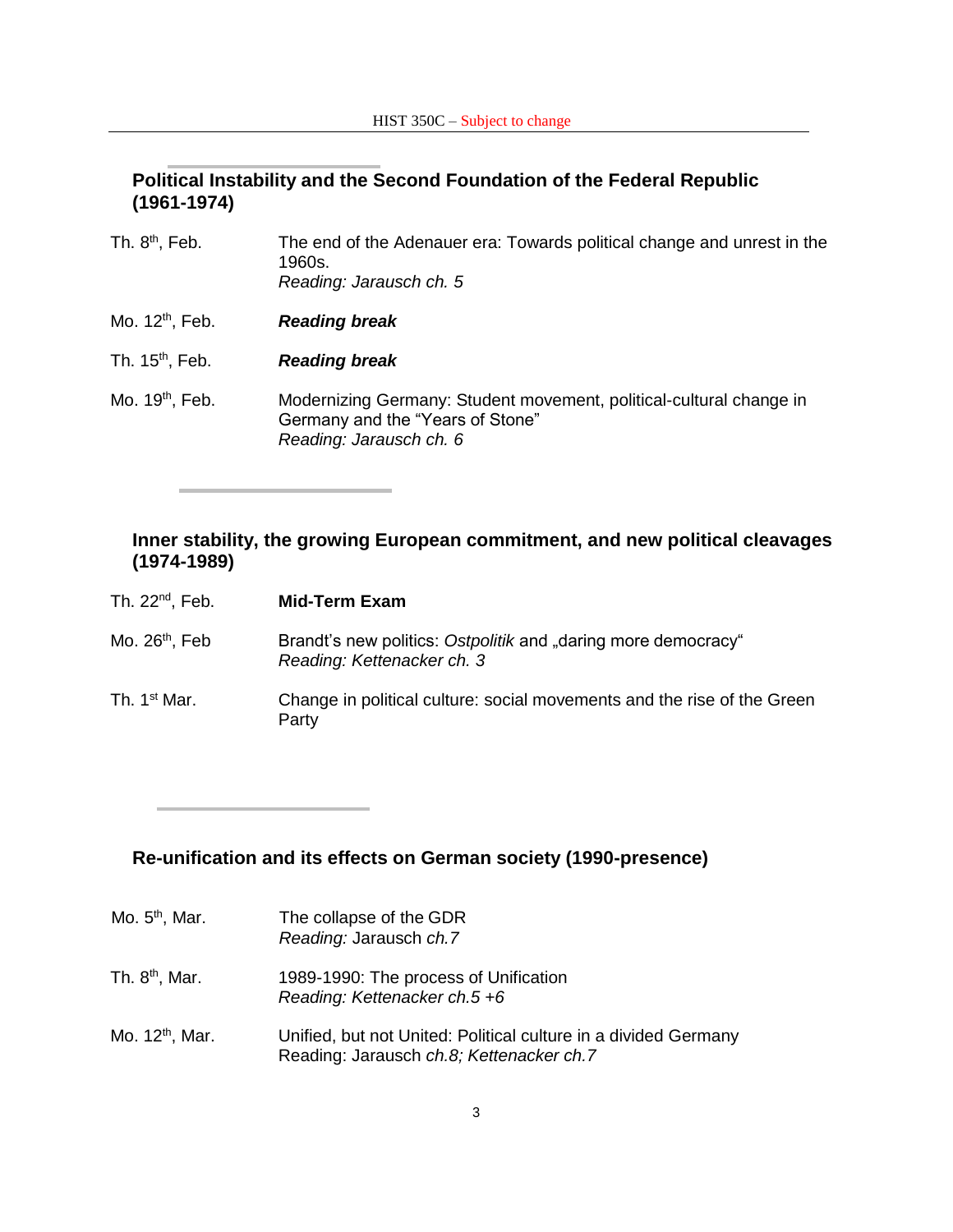| Th. 15 <sup>th</sup> , Mar. | The 25-year anniversary of Germany unification: Germany in the mirror of<br>public celebration and commemoration<br>Reading: Kettenacker ch.8       |
|-----------------------------|-----------------------------------------------------------------------------------------------------------------------------------------------------|
| Mo. 19 <sup>th</sup> , Mar. | Immigration, xenophobia and racism in unified Germany. The search for a<br>new basis of citizenship<br>Reading: Jarausch ch.9 and Kettenacker, ch.9 |
| Th. $22^{nd}$ , Mar.        | Film: "The Promise"; Film Assignment II                                                                                                             |
| Mo. 26 <sup>th</sup> , Mar. | Germany in the international sphere: EU integration and a new foreign<br>policy                                                                     |
| Th. 29 <sup>th</sup> , Mar. | A New German "Normalcy"? The German Sonderweg revisited<br>Reading: Jarausch conclusion; Kettenacker, ch. 9 +10.                                    |
| Mo. $2^{nd}$ , Apr.         | <b>Easter Monday</b>                                                                                                                                |
| Th. $5th$ , Apr.            | Conclusion and discussion of the final exam                                                                                                         |
|                             |                                                                                                                                                     |

Additional (optional) reading:

- ⇒ Pulzer, Peter (1995). *German Politics 1945-1995*, Oxford: Oxford University Press.
- Nicholls, Anthony J. (1997). *The Bonn Republic. West German Democracy*, 1945-1990. London/ New York: Longman.

# **CourseSpaces**

The HIST 350C CourseSpaces page provides important course material such as the syllabus and information on the various course assignments. Any additional material relating to the course will also be posted on the CourseSpaces page.

# **Evaluation Criteria**

## *Grading procedures*

| Midterm Exam                                            | <b>25%</b>      |
|---------------------------------------------------------|-----------------|
| Written Essay (10-12 pages double spaced - due April 5) | 30 <sup>%</sup> |
| Class Room Assignments (Film Interpretation) 2 x 10%    | 20%             |
| (Max. 2 pages each assignment)                          |                 |
| Final Exam                                              | <b>25%</b>      |

# **Explanation of Graded Work:**

Essay: I will circulate a list with possible essay topics in February. However, you are welcome to suggest your own topic related to the content of the course. Essays must be 10 to 12 pages in length (double-spaced; not including the bibliography) and must follow proper academic style,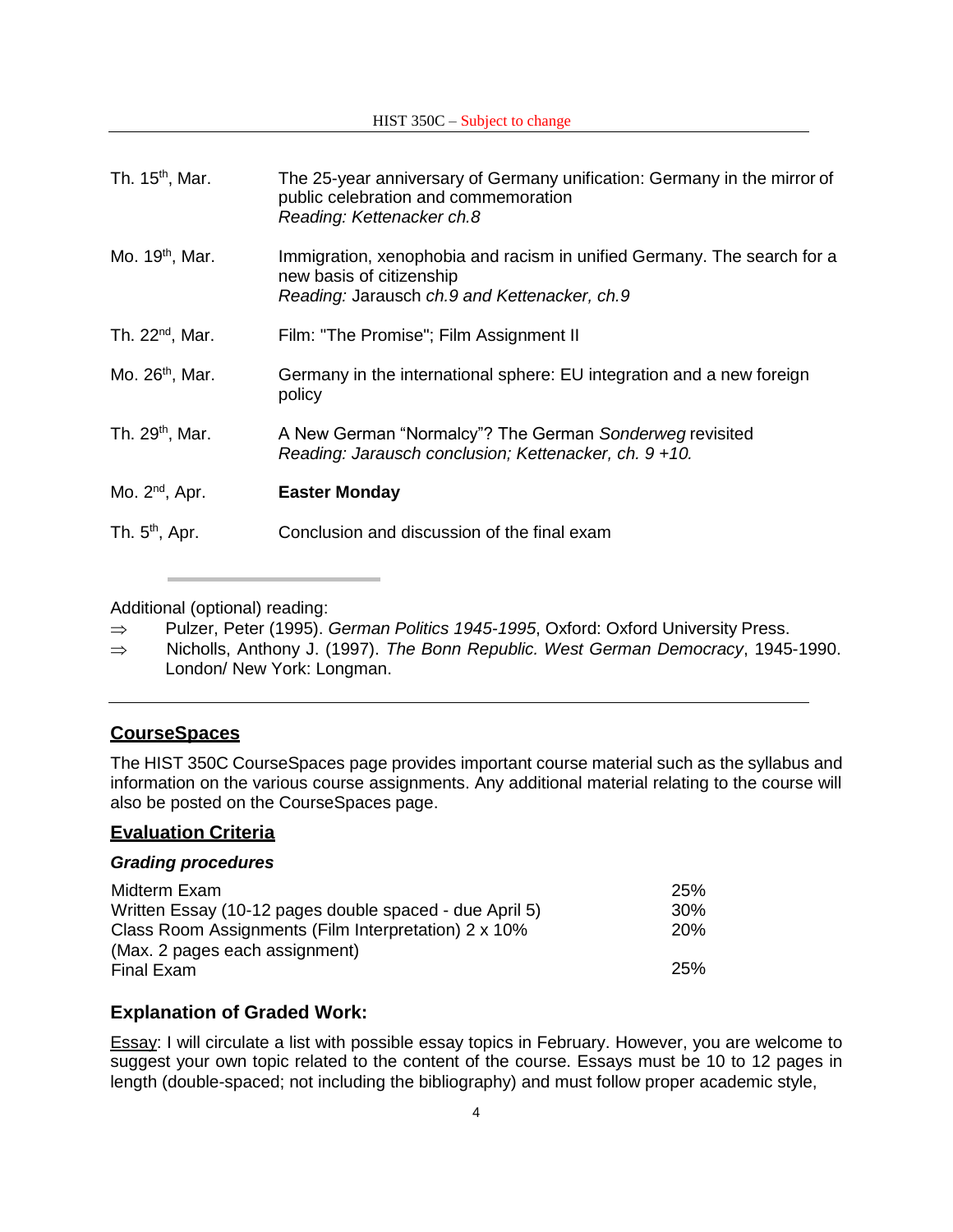formatting and referencing guidelines. **Please submit your essay at the end of the course on April 5.** I will grant deadline extensions only in the event of an illness, an emergency, or on compassionate grounds (with documentation provided in each scenario). Late essays will be penalized 3% a day (including weekends).

Film Reviews: Movies will be shown in class and you will receive questions guiding your film reviews in advance of the assignment. The objective is to relate the content of the movie to what we cover in the course in terms of key developments/ issues in post-wat German history.

Attendance: I strongly encourage you to come to class regularly and be prepared to discuss the readings as well as to come with questions and/or observations regarding the course material. I will occasionally devote classes to broader discussion surrounding the course readings for that week or pertaining to the topic that we are exploring in class.

#### **CourseSpaces**

The HIST 350C CourseSpaces page provides important course material such as the syllabus and information on the various course assignments. Any additional material relating to the course will also be posted on the CourseSpaces page.

| <b>Passing</b><br><b>Grades</b> | <b>Grade Point</b><br>Value        | <b>Percentage</b>                    | <b>Description</b>                                                                                                                                                                                                                               |
|---------------------------------|------------------------------------|--------------------------------------|--------------------------------------------------------------------------------------------------------------------------------------------------------------------------------------------------------------------------------------------------|
| $A+$<br>A<br>А-                 | 9<br>8<br>7                        | $90 - 100$<br>$85 - 89$<br>$80 - 84$ | <b>Exceptional, outstanding and excellent</b> performance. Normally achieved<br>by a minority of students. These grades indicate a student who is self-<br>initiating, exceeds expectation and has an insightful grasp of the subject<br>matter. |
| B+<br>B<br><b>B-</b>            | 6<br>5<br>4                        | $77 - 79$<br>$73 - 76$<br>$70 - 72$  | Very good, good and solid performance. Normally achieved by the largest<br>number of students. These grades indicate a good grasp of the subject<br>matter or excellent grasp in one area balanced with satisfactory grasp in the<br>other area. |
| $C+$<br>C                       | 3<br>2                             | $65 - 69$<br>$60 - 64$               | Satisfactory, or minimally satisfactory. These grades indicate a<br>satisfactory performance and knowledge of the subject matter.                                                                                                                |
| D                               | 1                                  | $50 - 59$                            | <b>Marginal</b> Performance. A student receiving this grade demonstrated a<br>superficial grasp of the subject matter.                                                                                                                           |
| <b>Failing</b><br><b>Grades</b> | <b>Grade Point</b><br><b>Value</b> | Percentage                           | <b>Description</b>                                                                                                                                                                                                                               |
| F                               | $\Omega$                           | $0 - 49$                             | <b>Unsatisfactory</b> performance. Wrote final examination and completed course<br>requirements; no supplemental.                                                                                                                                |
| N                               | $\Omega$                           | $0 - 49$                             | Did not write examination or complete course requirements by the end of<br>term or session; no supplemental.                                                                                                                                     |

# **University of Victoria Undergraduate Grading System**

1. The percentage grading scale applies to all Faculties at the University of Victoria.

2. The percentage grades should be associated with a letter grading schema.

3. A percentage grade for an N grade should be assigned in the following manner:

**N GRADE**: If a student has not completed the exam, or has not completed the course requirements, but has submitted course requirements that total more than 49% of the total grade for a course, an instructor will assign a percentage grade of 49%.